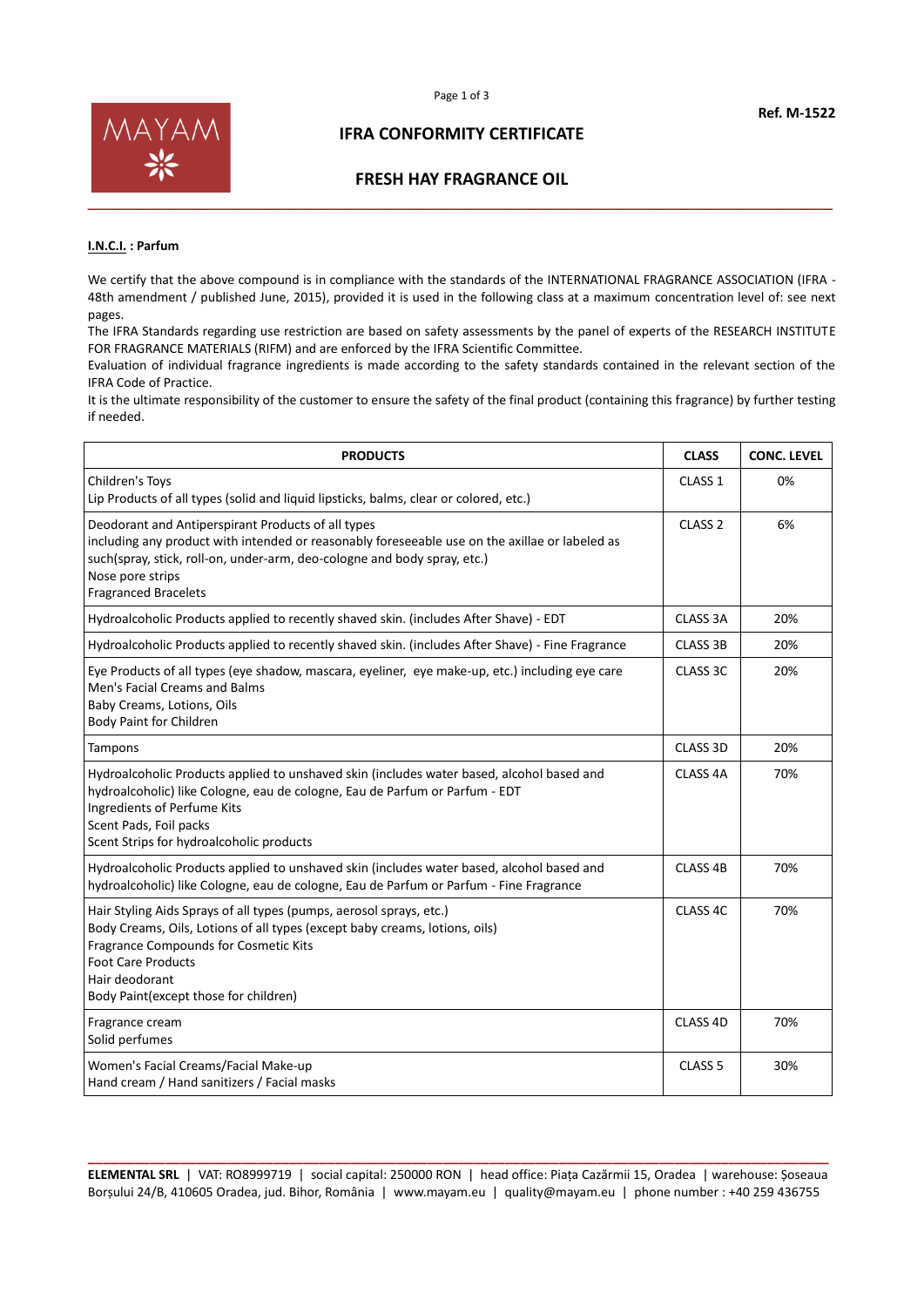

# **IFRA CONFORMITY CERTIFICATE**

## **FRESH HAY FRAGRANCE OIL**

| Baby Powder and Talc<br>Hair permanent and other hair chemical treatments (e.g. relaxers) but not hair dyes<br>Wipes or Refreshing Tissues for Face, Neck, Hands, Body<br>Wipes or Refreshing Tissues for Face, Neck, Hands, Body<br>Dry Shampoo or Waterless Shampoo                                                                                                                                                                                                                                                                                                                |                    |          |
|--------------------------------------------------------------------------------------------------------------------------------------------------------------------------------------------------------------------------------------------------------------------------------------------------------------------------------------------------------------------------------------------------------------------------------------------------------------------------------------------------------------------------------------------------------------------------------------|--------------------|----------|
| Mouthwash, including Breath Sprays / Toothpaste                                                                                                                                                                                                                                                                                                                                                                                                                                                                                                                                      | CLASS <sub>6</sub> | 0%       |
| Intimate Wipes / Baby Wipes<br>Insect Repellent (intended to be applied to the skin)                                                                                                                                                                                                                                                                                                                                                                                                                                                                                                 | <b>CLASS 7AB</b>   | 10%      |
| Make-up Removers of all types (not including face cleansers)<br>Hair Styling Aids Non-Spray of all types (mousse, gels, leave-in conditioners, etc.)<br>Nail Care<br>Powders and talcs (not including baby powders and talcs)                                                                                                                                                                                                                                                                                                                                                        | CLASS 8A           | 88.8889% |
| Hair Dyes                                                                                                                                                                                                                                                                                                                                                                                                                                                                                                                                                                            | CLASS 8B           | 0%       |
| Conditioner (Rinse-Off)<br>Liquid Soap<br>Shampoos of all types (including baby shampoos)<br>Face Cleansers of all types (washes, gels, scrubs, etc.)<br>Shaving Creams of all types (stick, gels, foams, etc.)<br>Depilatory creams<br>Body Washes of all types (including baby washes) and<br>Shower Gels of all types<br>Bar Soap (Toilet Soap)<br>Bath Gels, Foams, Mousses, Salts, Oils and Other Products<br>added to bathwater                                                                                                                                                | CLASS 9A           | 100%     |
| Feminine hygiene pads, liners<br>Toilet paper<br>Wheat bags                                                                                                                                                                                                                                                                                                                                                                                                                                                                                                                          | CLASS 9B           | 100%     |
| <b>Facial tissues</b><br><b>Napkins</b><br>Paper towels<br>Other Aerosols (incl. air freshener sprays and air freshener pump sprays, but not including<br>deodorants/antiperspirants, hair styling aids sprays)                                                                                                                                                                                                                                                                                                                                                                      | CLASS 9C           | 100%     |
| Handwash Laundry Detergents of all types including concentrates<br>Fabric Softeners of all types including fabric softener sheets<br>Household Cleaning Products, Other Types (fabric cleaners, soft surface cleaners, carpet cleaners,<br>etc.)<br>Machine Wash Laundry Detergents (liquids, powders, tablets, etc.) including laundry bleach and<br>concentrates<br>Hand Dishwashing Detergent including concentrates<br>Hard Surface Cleaners of all types (bathroom and kitchen cleansers, furniture polish, etc.)<br>Shampoo for pets<br>Dry cleaning kits<br>Toilet seat wipes | CLASS 10A          | 100%     |
| <b>Diapers</b><br>Toilet seat wipes                                                                                                                                                                                                                                                                                                                                                                                                                                                                                                                                                  | CLASS 10B          | 100%     |

**\_\_\_\_\_\_\_\_\_\_\_\_\_\_\_\_\_\_\_\_\_\_\_\_\_\_\_\_\_\_\_\_\_\_\_\_\_\_\_\_\_\_\_\_\_\_\_\_\_\_\_\_\_\_\_\_\_\_\_\_\_\_\_\_\_\_\_\_\_\_\_\_\_\_\_\_\_\_\_\_\_\_\_\_\_\_\_\_\_\_\_\_\_\_\_\_ ELEMENTAL SRL** | VAT: RO8999719 | social capital: 250000 RON | head office: Piața Cazărmii 15, Oradea | warehouse: Șoseaua Borșului 24/B, 410605 Oradea, jud. Bihor, România | www.mayam.eu | quality@mayam.eu | phone number : +40 259 436755